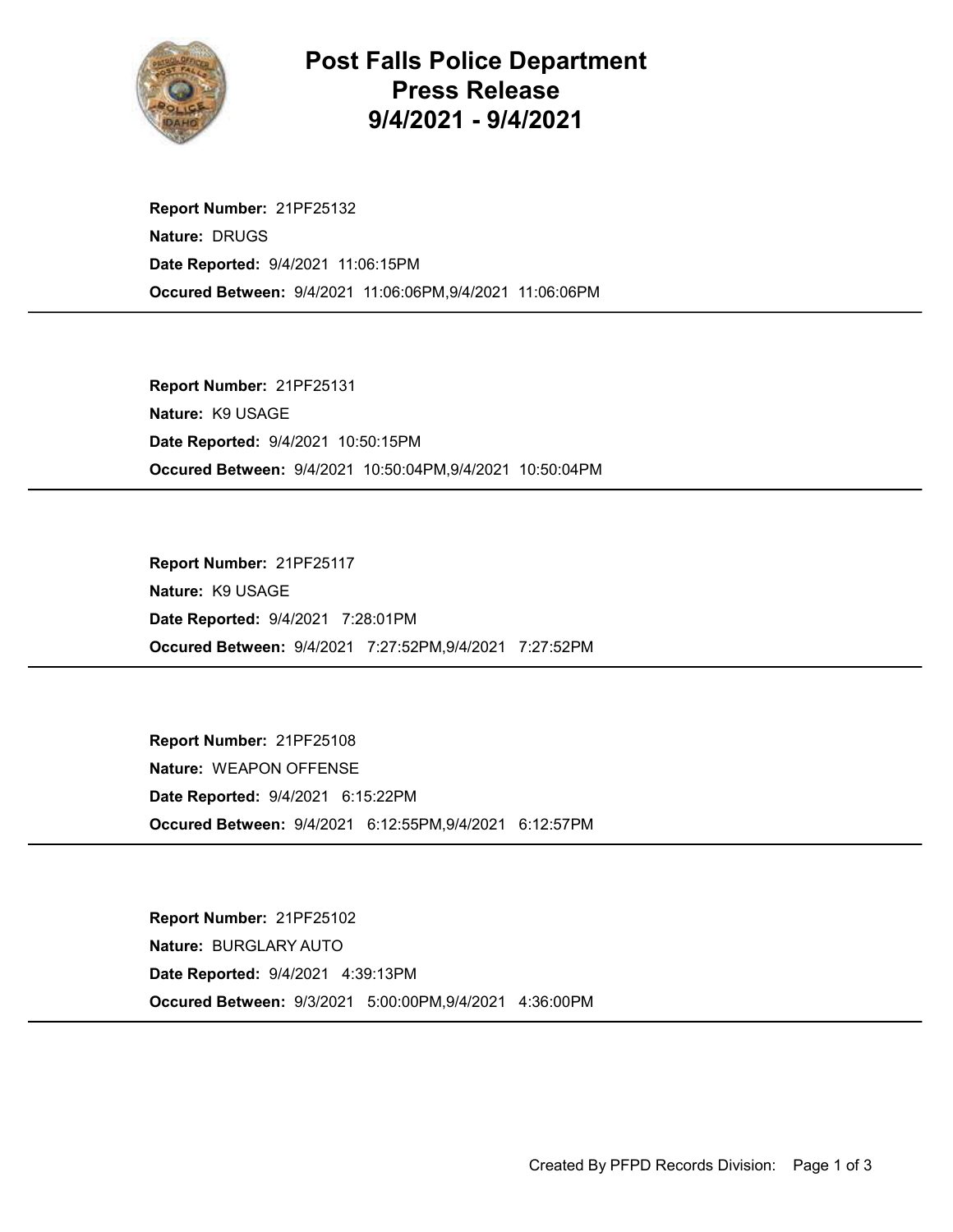Occured Between: 9/4/2021 4:33:15PM,9/4/2021 4:33:15PM Report Number: 21PF25098 Nature: DRUGS Date Reported: 9/4/2021 4:33:41PM

Occured Between: 9/4/2021 4:18:37PM,9/4/2021 4:18:37PM Report Number: 21PF25096 Nature: FOUND PROPERTY Date Reported: 9/4/2021 4:19:17PM

Occured Between: 9/4/2021 3:47:39PM,9/4/2021 3:47:44PM Report Number: 21PF25093 Nature: BATTERY Date Reported: 9/4/2021 3:50:31PM

Occured Between: 9/4/2021 7:03:00AM,9/4/2021 8:02:00AM Report Number: 21PF25066 Nature: FRAUD Date Reported: 9/4/2021 12:41:10PM

Occured Between: 9/4/2021 11:01:06AM,9/4/2021 11:01:06AM Report Number: 21PF25046 Nature: MAL INJURY Date Reported: 9/4/2021 11:02:45AM

Occured Between: 9/3/2021 8:00:00PM,9/4/2021 10:06:33AM Report Number: 21PF25038 Nature: BATTERY Date Reported: 9/4/2021 10:12:52AM